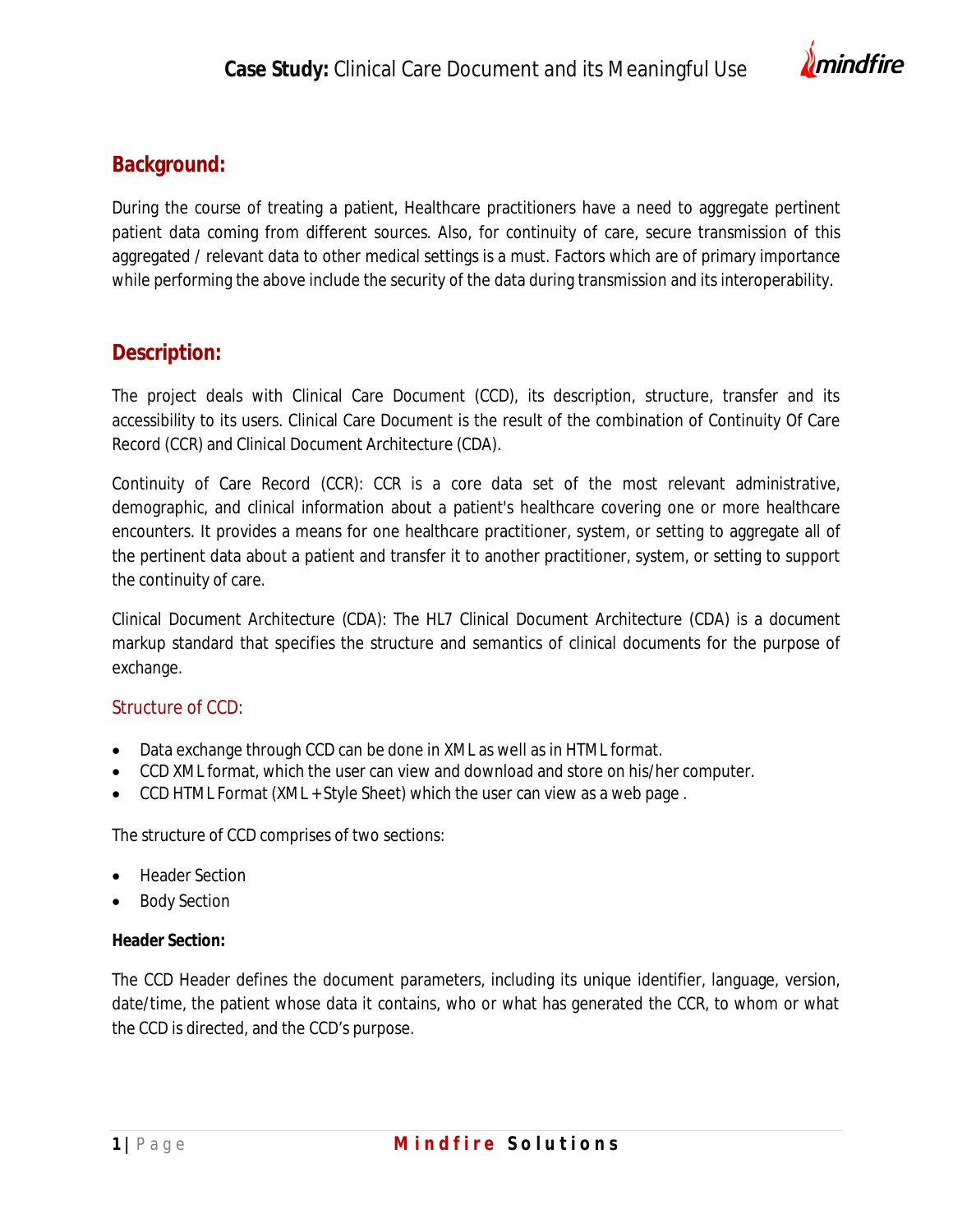

#### **Body Section:**

The CCD Body contains the core patient-specific data, such as current and past medications, problems, procedures, allergies, vitals etc. Data are aggregated into sections based on common clinical conventions.

### **Technology:**

ASP.Net, C#, Sql Server 2008, Entity Framework, Windows Service, XML, XSLT transform

### **Project Overview:**

In EMR applications, CCD data transfer can be done in several ways. Below are a couple of those:

- CCD Summary
- Progress Note
- **1. CCD Summary:**
	- CCD summary document contains module data for the most recent visit for a particular patient.
	- In an EMR application, CCD Summary document is generated via back-end windows service and through CCD menu UI.

Below is the screen shot for CCD Summary UI, where a user can view, download and generate CCD Summary file.

**Screen 1**: CCD Summary UI

| <b>File Name</b>                               | <b>Created Date</b><br>Time     | Download File   | View File   | View Hash        | <b>Update Portal</b> | <b>Send Direct Message</b> | <b>Delete</b> |
|------------------------------------------------|---------------------------------|-----------------|-------------|------------------|----------------------|----------------------------|---------------|
| 2029322_allergy_08-04-14_08-16-                | 4/8/2014 8:16:02<br>AM          | <b>Download</b> | View        | <b>View Hash</b> | <b>Update Portal</b> | <b>Send Direct Message</b> | O             |
| 2829322_allergy_01-04-14_07-20-                | 4/1/2014 7:20:16<br>AM          | Download        | <b>View</b> | <b>View Hash</b> | <b>Update Portal</b> | <b>Send Direct Hessage</b> | O             |
| 2829322_allergy_01-04-14_07-12-<br>19 und      | 4/1/2014 7:12:22<br>AM.         | <b>Download</b> | View        | <b>View Hash</b> | <b>Update Portal</b> | <b>Send Direct Message</b> | o             |
| 2829322_alergy_01-04-14_04-43-                 | 4/1/2014 4:43:26<br><b>AM</b>   | <b>Download</b> | View        | <b>View Hash</b> | <b>Update Portal</b> | <b>Send Direct Message</b> | о             |
| 2029322_allergy_01-04-14_02-37-                | 4/1/2014 2:37:24                | Download        | <b>View</b> | <b>View Hash</b> | <b>Update Portal</b> | <b>Send Direct Message</b> | о             |
| 2829322_allengy_31-03-14_06-35-                | 3/31/2014 8:35:20<br>AM.        | Download        | View        | <b>View Hash</b> | <b>Update Portal</b> | <b>Send Direct Hessage</b> | о             |
| 2829322_allergy_27.03-14_03-44                 | 3/27/2014 3:45:37               | <b>Download</b> | View        | <b>View Hash</b> | <b>Update Portal</b> | <b>Send Direct Message</b> | о             |
| 2029322_allergy_27.03-14_03-44                 | 3/27/2014 3:44:38<br>AМ         | <b>Download</b> | View        | <b>View Hash</b> | <b>Update Portal</b> | <b>Send Direct Hessage</b> | с             |
| 202022_slergy_26-03-14_05-25-                  | 3/26/2014 5:26:14<br><b>PAR</b> | <b>Download</b> | View        | <b>View Hash</b> | <b>Update Portal</b> | <b>Send Direct Hessage</b> | о             |
| 2829322 alergy 26-03-14 05-25<br>$13 \times 1$ | 3/26/2014 5:25:20<br><b>PM</b>  | <b>Download</b> | View        | <b>View Hash</b> | <b>Update Portal</b> | <b>Send Direct Message</b> | о             |
|                                                |                                 |                 |             |                  |                      |                            | 123456        |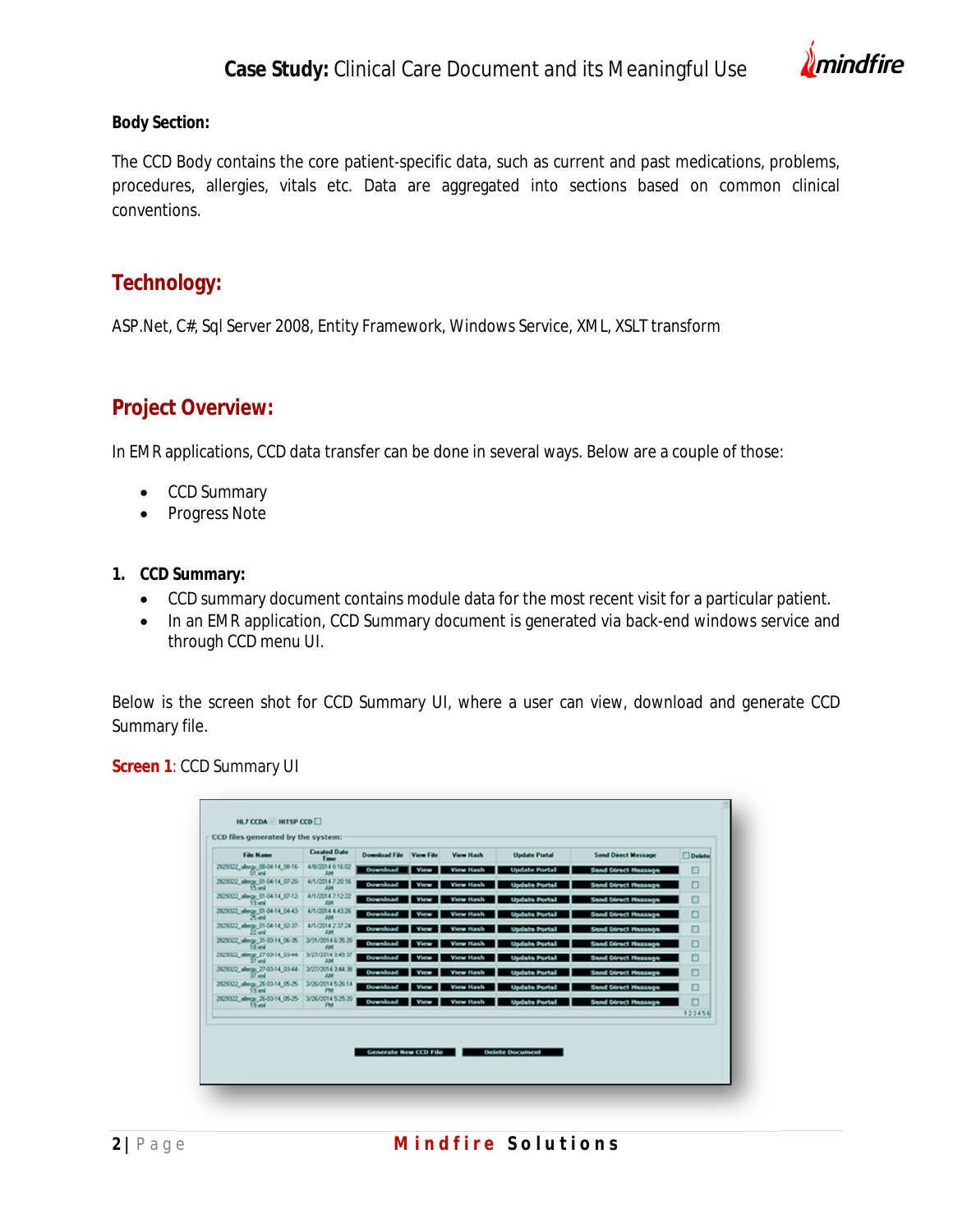

- User can view the generated CCD file in HTML format (user readable format)
- User can download the generated CCD file and save it in his/her computer
- User can view the hash structure of CCD file

#### **Screen 2**: CCD Summary HTML Report

| <b>Patient</b>                   | allergy test                                                                                      |                    |                                                  |  |  |  |
|----------------------------------|---------------------------------------------------------------------------------------------------|--------------------|--------------------------------------------------|--|--|--|
| <b>Date of birth</b>             | September 1, 1972                                                                                 | <b>Sex</b>         | Female                                           |  |  |  |
| Race                             | Other Race                                                                                        | <b>Ethnicity</b>   | <b>Hispanic or Latino</b>                        |  |  |  |
| <b>Contact info</b>              | Primary Home:<br>eatern<br>Schenectady, NY 12345, US<br>Tel: +1-111-111-1111;ext-11               | <b>Patient IDs</b> | 2829322 886d908b-3fbd-438b-84ff-<br>59921f098873 |  |  |  |
| <b>Document Id</b>               | 970c2b3c-f1d9-4e55-859d-d8a31f1a7a90                                                              |                    |                                                  |  |  |  |
| <b>Document Created</b>          | April 8, 2014, 08:15:56, CST                                                                      |                    |                                                  |  |  |  |
| <b>Performer</b>                 | Eastern 2008 Family Practice of Eastern 2008 Demo Site                                            |                    |                                                  |  |  |  |
| <b>Author</b>                    | <b>Basiura Billi Family Practice</b>                                                              |                    |                                                  |  |  |  |
| <b>Contact info</b>              | Work Place:<br>12345 Somewhere USA<br>Suite 100<br>San Juan, PR 00912, US<br>Mail: test@email.com |                    |                                                  |  |  |  |
| <b>Informant</b>                 | <b>Ballura Billi Family Practice</b>                                                              |                    |                                                  |  |  |  |
| <b>Contact info</b>              | Work Place:<br>12345 Somewhere USA<br>Suite 100<br>San Juan, PR 00912, US<br>Mail: test@email.com |                    |                                                  |  |  |  |
| <b>Document maintained</b><br>by | <b>Basicra BHR Demo Site</b>                                                                      |                    |                                                  |  |  |  |
| <b>Contact info</b>              | Primary Home:<br>Edif Metro Medical Ctr 1995 Carr 2 Ste 12012<br>BAYAMON, PR 00959-1201, US       |                    |                                                  |  |  |  |
| 'able of Contents                |                                                                                                   |                    |                                                  |  |  |  |
| · ENSURANCE PROVIDER             | ALLERGIES, ACVERSE REACTIONS, ALERTS                                                              |                    |                                                  |  |  |  |

CCD Summary via Patient Dashboard:

- There is a back-end windows service which runs at certain fixed time intervals to generate CCD summary document for a particular patient via release note section in patient dashboard page. The generated CCD file gets added to the above CCD summary grid where the user can access the particular file.
- In Release note section, "Summary Document" box is by default checked.
- In this case, to generate the CCD summary document the user has to click "Show Report". It results in the back-end windows service generating the CCD summary file for a particular patient which the user can access via CCD UI.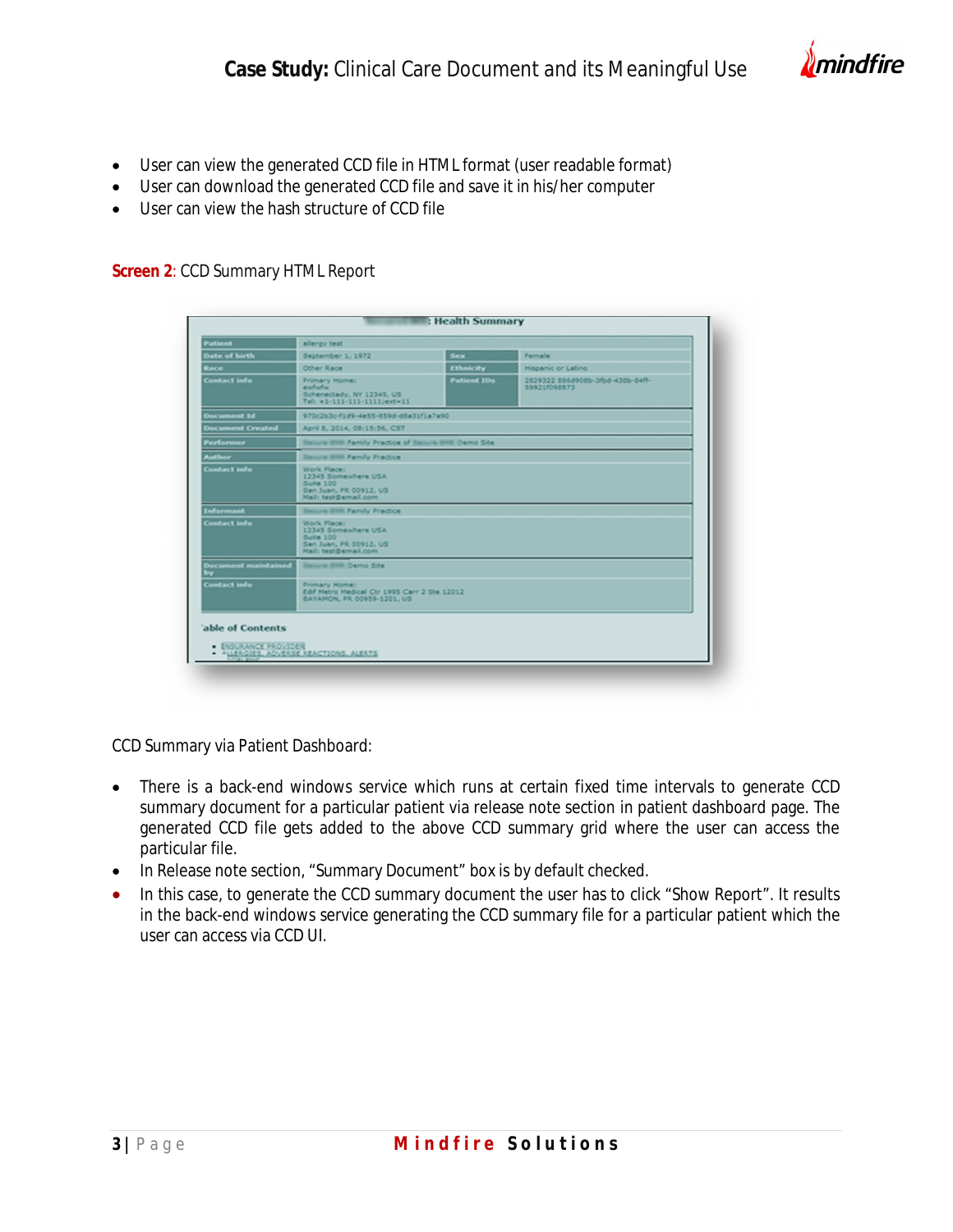# **Case Study:** Clinical Care Document and its Meaningful Use



**Screen 3**: CCD Summary file generation via Release note section in Patient dashboard page

| Release Notes for patient: test allergy<br>Currently this patient has 101 visits in all. |                       |
|------------------------------------------------------------------------------------------|-----------------------|
| Select Reports that you want to include in Release Notes :                               |                       |
| Visit Report                                                                             | Correspondence Report |
| Prenatal Report                                                                          | Inhouse Lab Report    |
| Medical Archive                                                                          | Outside Info          |
| OMS Documents                                                                            | Office Forms          |
| Dental Chart Report                                                                      | Summary Document      |
| Option 1: View Records of visit(s) between dates.                                        |                       |
| œ<br>$\Box$ and:<br>View Between:                                                        | <b>Show Report(s)</b> |
| Option 2: View Records of all visit(s) for this patient.                                 | <b>Show Report(s)</b> |

Practice-wide CCD summary file generation:

- There is a windows service in the back-end which runs at certain fixed time intervals to generate CCD summary files for requests raised in clinics for CCD summary file generation.
- Administrator of the clinic can request the CCD summary file generation for all active patients under all active physicians for the clinic through "Export Patient Data Utility". After generation of all files, a user can download them corresponding to particular dates.

Below is the screen-shot to raise the request for CCD summary file generation for clinic.

**Screen 4: Export Patient Data Utility** 

| $\Box$<br><b>Submit Request</b> | Patient Continuity of Care Documents(CCD) |          |                           |          |
|---------------------------------|-------------------------------------------|----------|---------------------------|----------|
| History:<br><b>Date</b>         | Data Type                                 | Status.  | Requested By              | Download |
|                                 |                                           |          |                           |          |
|                                 | CCD                                       | Complete | Demo Site, Ileman Eliffi. | Download |
| 03-26-2014<br>03-25-2014        | CCD                                       | Complete | Deno Site, Sanaw Eldi.    | Download |